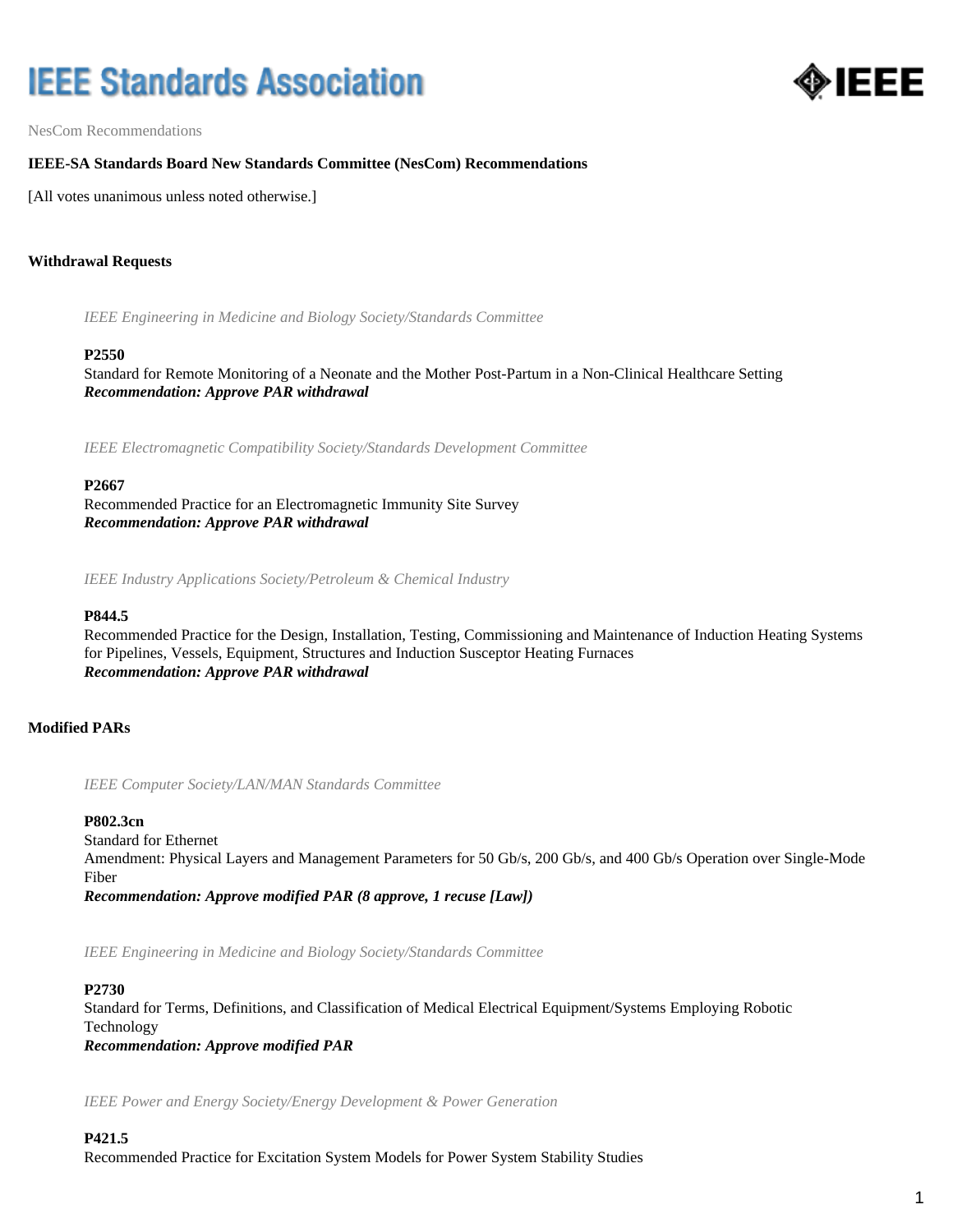# *Recommendation: Approve modified PAR*

*IEEE Power and Energy Society/Insulated Conductors*

#### **P2740**

Guide for the Selection and Installation of Electrical Cables and Systems in Hazardous (Classified) Locations on Oil & Gas Land Drilling Rigs *Recommendation: Approve modified PAR*

*IEEE Power and Energy Society/Transformers*

**PC57.104** Guide for the Interpretation of Gases Generated in Oil-Immersed Transformers *Recommendation: Approve modified PAR*

#### **Extension Requests**

*IEEE Computer Society/Cloud Computing Standards Committee*

#### **P2301**

Guide for Cloud Portability and Interoperability Profiles (CPIP) *Recommendation: Approve request for an extension until December 2019*

#### **New PARs**

*IEEE Computer Society/Cybersecurity and Privacy Standards Committee*

#### **P2803**

Cloud Data Centers Architecture Design Security for Interoperability *Recommendation: Postpone discussion of new PAR until March 2019 NesCom meeting due to lack of Standards Committee authorization*

*IEEE Computer Society/Design Automation*

#### **P2804**

Software-Hardware Interface for Multi-Many-Core *Recommendation: Approve new PAR until December 2023*

*IEEE Computer Society/LAN/MAN Standards Committee*

#### **P802.1CMde**

Standard for Local and metropolitan area networks -- Time-Sensitive Networking for Fronthaul Amendment: Enhancements to Fronthaul Profiles to Support New Fronthaul Interface, Synchronization, and Syntonization **Standards** 

*Recommendation: Approve new PAR until December 2023*

#### **P802.1DF**

Time-Sensitive Networking Profile for Service Provider Networks *Recommendation: Approve new PAR until December 2023*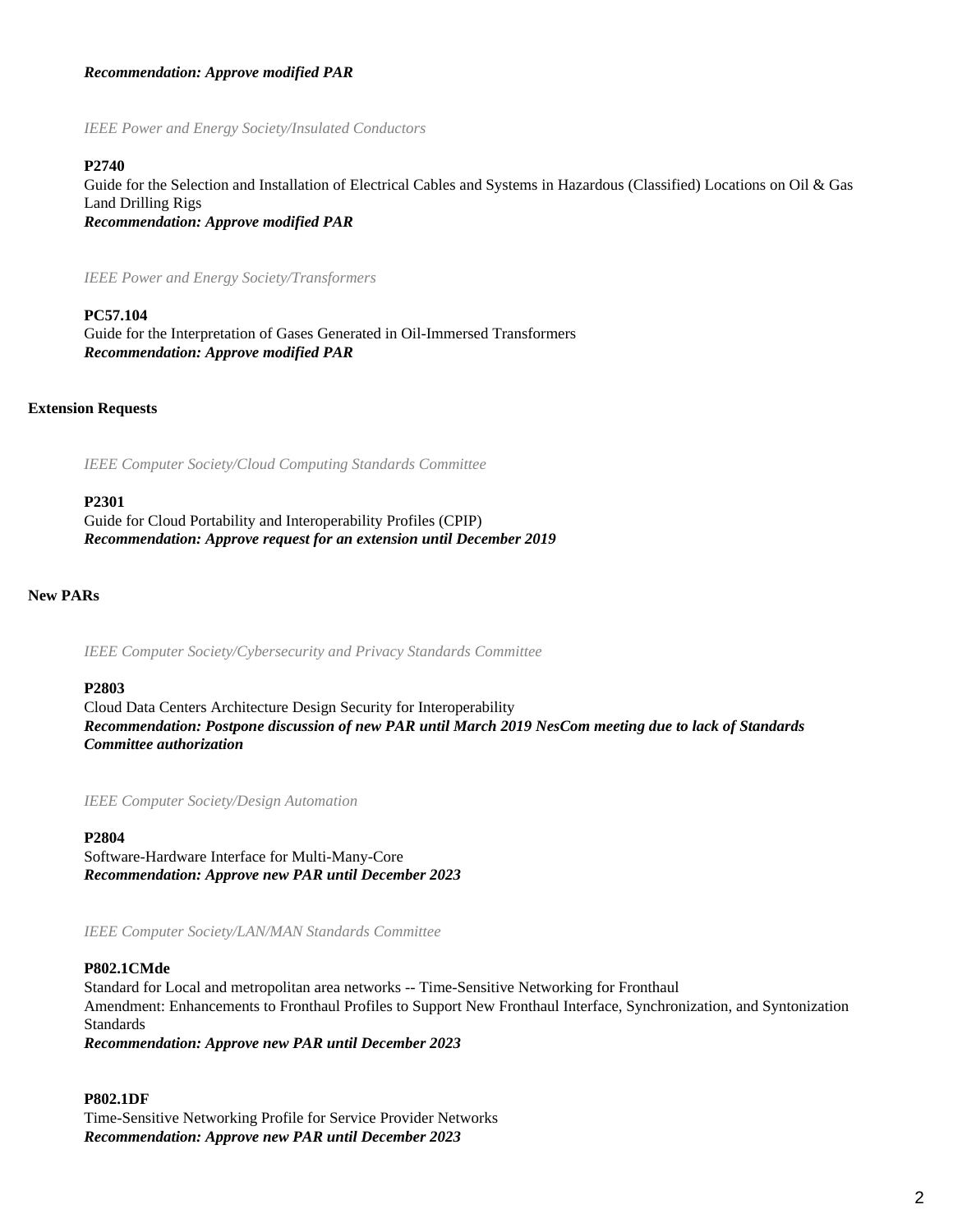# **P802.1DG**

Time-Sensitive Networking Profile for Automotive In-Vehicle Ethernet Communications *Recommendation: Approve new PAR until December 2023*

#### **P802.3ct**

Standard for Ethernet Amendment: Physical Layers and Management Parameters for 100 Gb/s and 400 Gb/s Operation over DWDM (dense wavelength division multiplexing) systems *Recommendation: Approve new PAR until December 2023 (8 approve, 1 recuse [Law])*

# *IEEE Computer Society/Standards Activities Board*

# **P2806**

The Framework for Digital Representation of Physical Object in the Factory *Recommendation: Postpone discussion of new PAR until March 2019 NesCom meeting due to lack of Standards Committee authorization*

# **P2807**

Framework of Knowledge Graph *Recommendation: Postpone discussion of new PAR until March 2019 NesCom meeting due to lack of Standards Committee authorization*

*IEEE Communications Society/Access and Core Networks Standards Committee*

# **P1939.1**

Standard for a Framework for Structuring Low Altitude Airspace for Unmanned Aerial Vehicle (UAV) Operations *Recommendation: Approve new PAR until December 2023*

*IEEE Communications Society/Virtualized and Software Defined Networks, and Services Standards Committee*

# **P1938.1**

Standard for Software Defined Protocol and Functional Requirements for Improvement of the Signal-to-Noise Ratio (SNR) in Communications Channels *Recommendation: Approve new PAR until December 2023*

*IEEE Geoscience and Remote Sensing Society/Standards Committee*

#### **P4003**

Standard for Global Navigation Satellite System-Reflectometry (GNSS-R) Data and Metadata Content *Recommendation: Approve new PAR until December 2023*

#### **P4004**

Standard for Calibration of Microwave Radiometers in the 300 MHz to 1 THz Frequency Range for Geoscience Applications *Recommendation: Approve new PAR until December 2023*

*IEEE Industrial Electronics Society/Industrial Electronics Society Standards Committee*

#### **P2805.1**

Self-Management Protocols for Edge Computing Node *Recommendation: Approve new PAR until December 2023*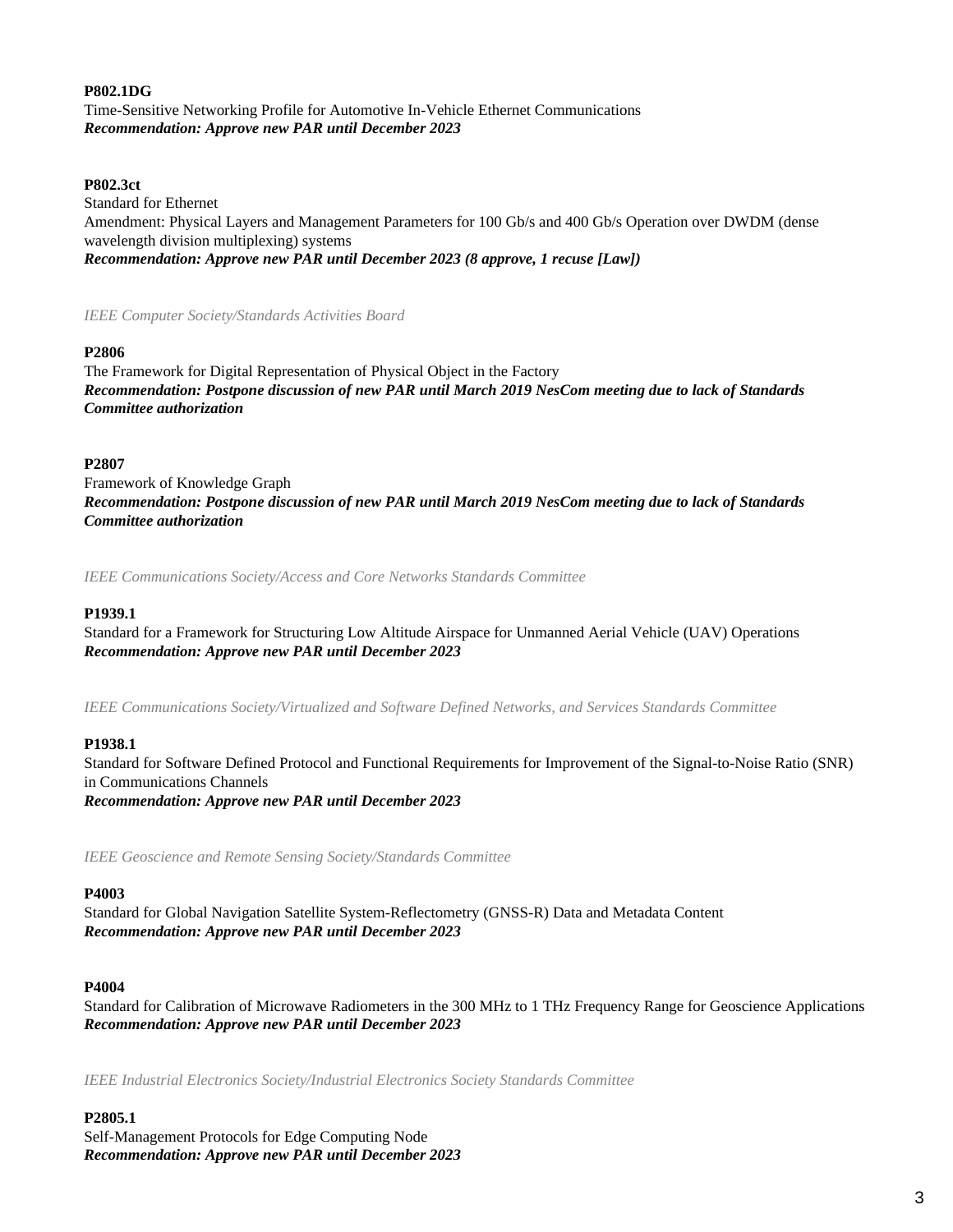# **P2805.2**

Data acquisition, Filtering and buffering Protocols for Edge Computing Node *Recommendation: Approve new PAR until December 2023*

# **P2805.3**

Cloud-Edge Collaboration Protocols for Machine Learning *Recommendation: Approve new PAR until December 2023*

*IEEE Power and Energy Society/Insulated Conductors*

# **P48404.2**

Standard for Terminations and Joints for Extruded and Laminar Dielectric Shielded Cables Rated 69 kV through 500 kV *Recommendation: Conditionally approve new PAR until December 2023; contingent upon the Purpose on the PAR being changed per the email from the Standards Committee Chair NB: The condition has been met.*

*IEEE Power and Energy Society/Power System Relaying and Control*

# **PC37.252**

Guide for Testing Automatic Voltage Control Systems in Regional Power Grids *Recommendation: Approve new PAR until December 2023*

*IEEE Power and Energy Society/Switchgear*

#### **PC37.20.1a**

Standard for Metal-Enclosed Low-Voltage (1000 Vac and below, 3200 Vdc and below) Power Circuit Breaker Switchgear Amendment 1: Control and secondary circuits and devices, and all wiring *Recommendation: Approve new PAR until December 2023*

#### **PC37.20.2a**

Standard for Metal-Clad Switchgear Amendment a: Control and secondary circuits and devices, and all wiring *Recommendation: Approve new PAR until December 2023*

# **PC37.21a**

Standard for Control Switchboards Amendment a: Control and secondary circuits and devices, and all wiring *Recommendation: Approve new PAR until December 2023*

#### **PC37.100.6**

Guide for Determination of Test Specimens for Seismic Qualification for Building Code Applications *Recommendation: Approve new PAR until December 2023*

*IEEE-SASB Coordinating Committees/SCC39 - International Committee on Electromagnetic Safety*

# **P62209-3**

Human exposure to radio frequency fields from hand-held and body-mounted wireless communication devices - Human models, instrumentation, and procedures - Part 3: Vector probe systems (Frequency range of 100 MHz to 6 GHz) *Recommendation: Approve new PAR until December 2023*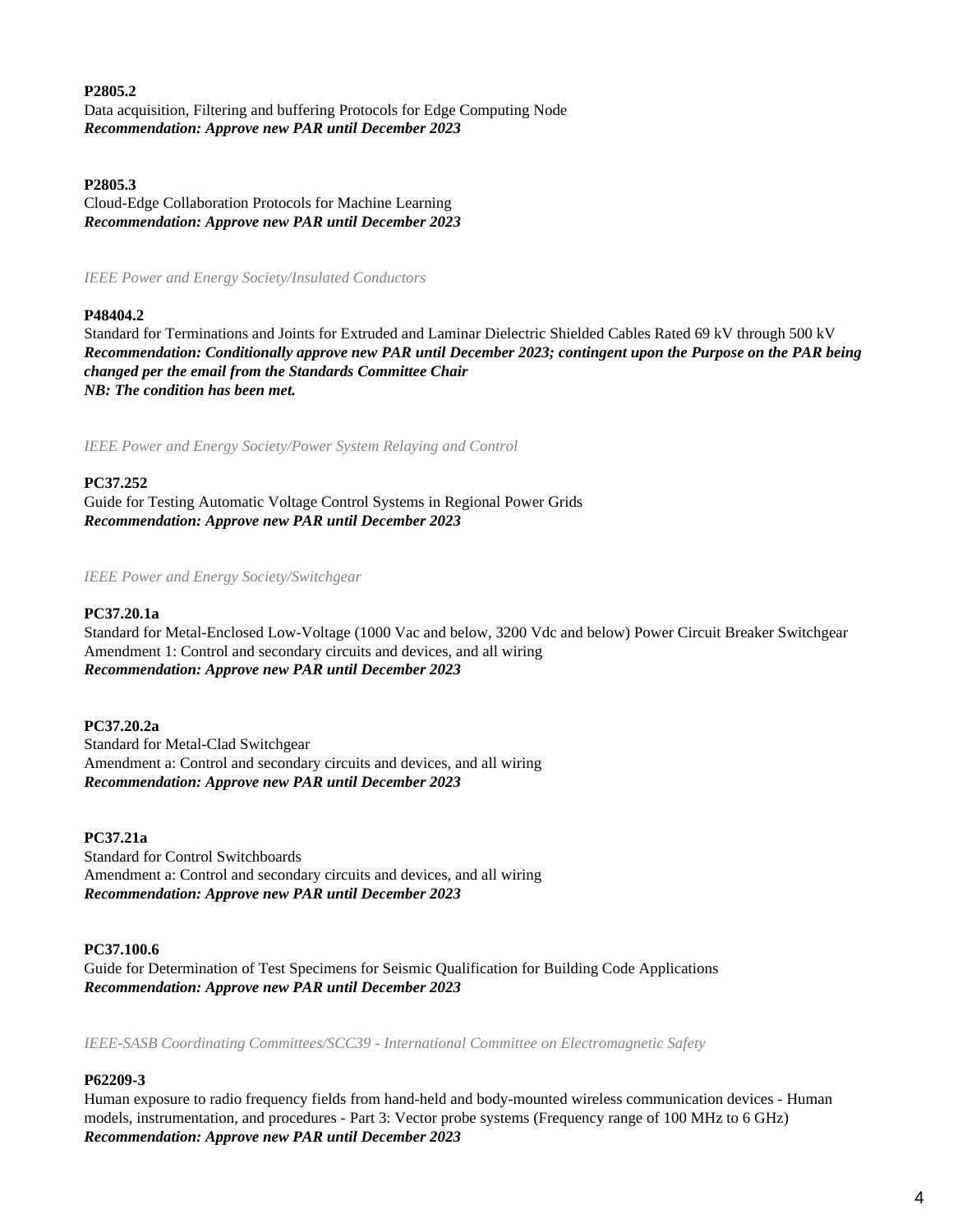### **PARs for the Revision of Standards**

*IEEE Aerospace and Electronic Systems Society/Gyro Accelerometer Panel*

#### **P952**

Standard Specification Format Guide and Test Procedure for Single-Axis Interferometric Fiber Optic Gyros *Recommendation: Conditionally approve PAR for the revision of a standard until December 2023; contingent upon the Scope on the PAR being changed to reflect the Scope noted in email from the Standards Committee Chair NB: The condition has been met.*

*IEEE Computer Society/Software & Systems Engineering Standards Committee*

# **P29119-1**

ISO/IEC/IEEE International Standard - Software and systems engineering --Software testing --Part 1:Concepts and definitions

*Recommendation: Approve PAR for the revision of a standard until December 2023*

# **P29119-2**

ISO/IEC/IEEE International Standard - Software and systems engineering --Software testing --Part 2:Test processes *Recommendation: Approve PAR for the revision of a standard until December 2023*

# **P29119-3**

ISO/IEC/IEEE International Standard - Software and systems engineering -- Software testing --Part 3: Test documentation *Recommendation: Approve PAR for the revision of a standard until December 2023*

#### **P29119-4**

ISO/IEC/IEEE International Standard - Software and systems engineering--Software testing--Part 4: Test techniques *Recommendation: Approve PAR for the revision of a standard until December 2023*

*IEEE Engineering in Medicine and Biology Society/IEEE 11073 Standards Committee*

#### **P11073-10420**

Health informatics -- Personal health device communication Part 10420: Device specialization -- Body composition analyzer *Recommendation: Approve PAR for the revision of a standard until December 2023*

# **P11073-10421**

Health informatics--Personal health device communication Part 10421: Device specialization--Peak expiratory flow monitor (peak flow)

*Recommendation: Approve PAR for the revision of a standard until December 2023*

## **P11073-10441**

Health Informatics--Personal health device communication Part 10441: Device specialization--Cardiovascular fitness and activity monitor *Recommendation: Approve PAR for the revision of a standard until December 2023*

# **P11073-10472**

Health informatics--Personal health device communication--Part 10472: Device specialization--Medication monitor *Recommendation: Approve PAR for the revision of a standard until December 2023*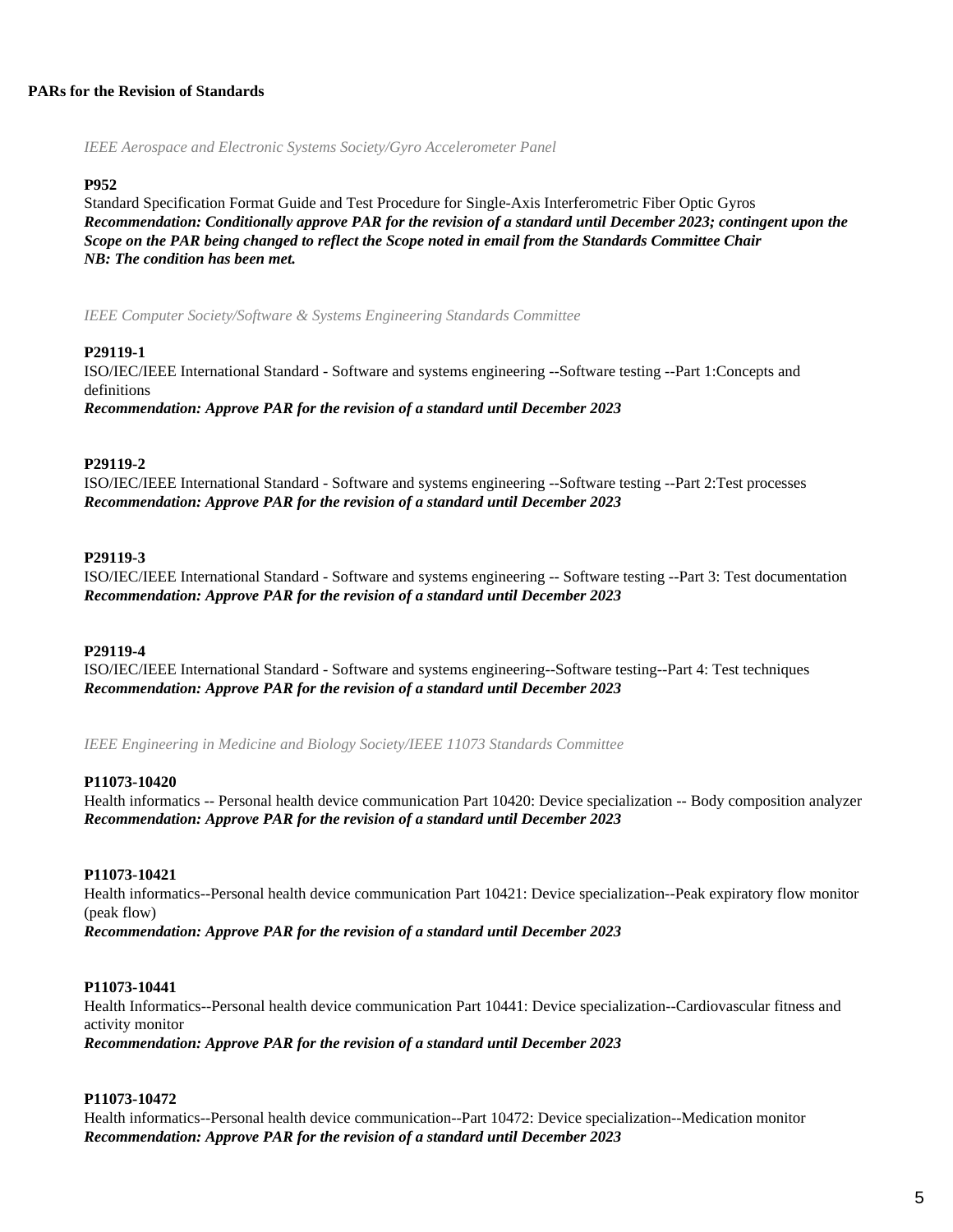# **P1428**

Guide for Installation Methods for Fiber Optic Cables in Power Generating Stations and in Industrial Facilities *Recommendation: Approve PAR for the revision of a standard until December 2023*

# **P1717**

Standard for Testing Fire-Resistive, Circuit Integrity Cables and Cable Systems Using a Hydrocarbon Pool Fire Test Protocol *Recommendation: Approve PAR for the revision of a standard until December 2023*

*IEEE Power and Energy Society/Power System Communications and Cybersecurity*

# **P1222**

Standard for Testing and Performance for All-Dielectric Self-Supporting (ADSS) Fiber Optic Cable for Use on Electric Utility Power Lines *Recommendation: Approve PAR for the revision of a standard until December 2023*

*IEEE Power and Energy Society/Surge Protective Devices/Low Voltage*

# **PC62.31**

Standard for Test Methods and Preferred Values for Low-Voltage Gas Discharge Tube Surge-Protective Components *Recommendation: Approve PAR for the revision of a standard until December 2023*

*IEEE Power and Energy Society/Switchgear*

# **PC37.11**

Standard Requirements for Electrical Control for AC High-Voltage (>1000 V) Circuit Breakers *Recommendation: Approve PAR for the revision of a standard until December 2023*

# **PC37.017**

Standard for Bushings for High-Voltage [over 1000 V (ac)] Circuit Breakers and Gas-Insulated Switchgear *Recommendation: Approve PAR for the revision of a standard until December 2023*

*IEEE Power and Energy Society/Transformers*

# **PC57.12.20**

Standard for Overhead-Type Distribution Transformers 500 kVA and Smaller; High Voltage, 34 500 V and Below; Low Voltage, 7970/13 800Y V and Below *Recommendation: Approve PAR for the revision of a standard until December 2023*

# **PC57.12.24**

Standard for Submersible, Three-Phase Transformers, 3750 kVA and Smaller: High Voltage, 34 500 GrdY/19 920 Volts and Below; Low Voltage, 600 Volts and Below *Recommendation: Approve PAR for the revision of a standard until December 2023*

**PC57.12.30**

Standard for Pole-Mounted Equipment--Enclosure Integrity for Coastal Environments *Recommendation: Approve PAR for the revision of a standard until December 2023*